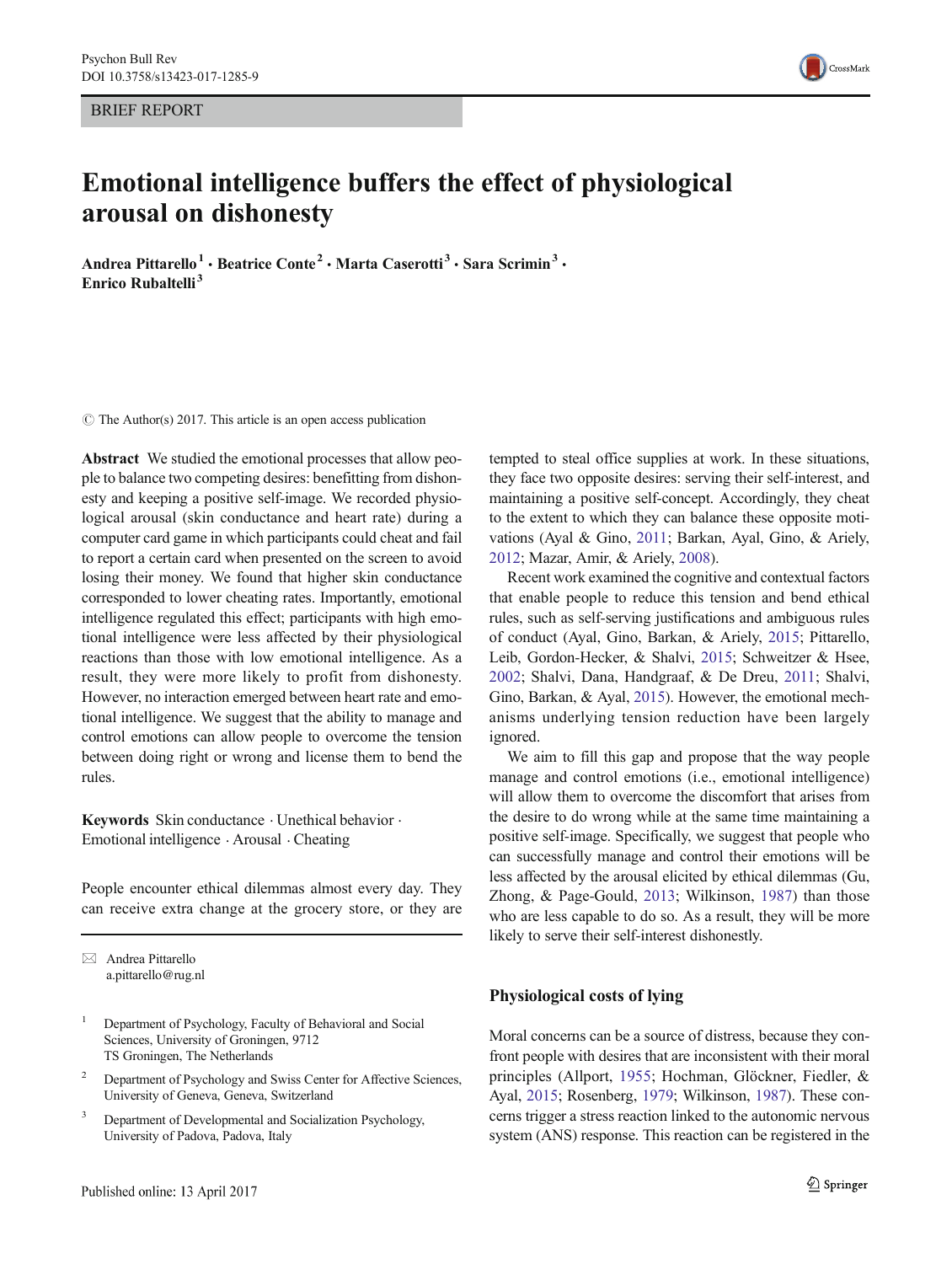form of physiological arousal in different somatic systems. Two well-established measures of arousal are the simultaneous registration of changes in heart rate and electrodermal activity.

In normal adults, heart rate (HR) depends on the pacemaker activity of the sinoatrial node cells and constantly varies in response to a number of factors, including cognitive effort and emotional stimulation (Kreibig & Gendolla, [2014](#page-6-0)). The sinoatrial node cells are innervated by the sympathetic nervous efferents and by the parasympathetic fibers of the vagus nerve, which exert a speeding-up and a slowing-down influence on the heart, respectively. Increased sympathetic activity, which occurs during a challenge or a psychological stress (Brosschot & Thayer, [2003\)](#page-5-0), correlates with acceleration in heart rate. Such acceleration reflects higher arousal (Appelhans & Luecken, [2006\)](#page-5-0).

Likewise, changes in electrodermal activity in response to a stressor represent a reliable index of sympathetic activation (Boucsein, [1992;](#page-5-0) Kreibig & Gendolla, [2014](#page-6-0)). Skin conductance level (SCL) is an electrodermal measure caused by the activity of sweat glands that are innervated solely by the sympathetic branch of the autonomic nervous system (SNS). Because SNS activity is predominant when responding to emotional challenging stimuli, changes in SCL are a particularly useful indicator of emotional arousal (Boucsein, [1992\)](#page-5-0).

Hence, both somatic systems respond to stress with a substantial increase in their activity and share some common representation in the brain. Despite these similarities, the brain patterns that predict these two autonomic responses are largely distinct (Eisenbarth, Chang, & Wager, [2016\)](#page-5-0). These observed differences could reflect different involvement of parasympathetic and sympathetic responses (Berntson et al., [1997](#page-5-0)). Whereas an increase in SCL is related exclusively to a sympathetic response, HR also is subjected to a more rapid parasympathetic contribution (Berntson et al., [1994](#page-5-0); Eisenbarth, et al. [2016](#page-5-0)). For these reasons, it is important to measure multiple types of autonomic activity to clarify the role of different systems and how they play out when it comes to stressful decisions.

Recent work suggests that stress and arousal are "instrumental in driving ethical behavior" (Teper, Zhong, & Inzlicht, [2015](#page-6-0), p. 2). Accordingly, Teper and colleagues [\(2011\)](#page-6-0) found that participants' levels of arousal corresponded to lower rates of unethical behavior, and Gu and colleagues [\(2013](#page-5-0)) showed that participants who listened to faster (vs. slower) heart beats were less likely to act dishonestly. The idea behind these findings is based on the stress and coping theory (Lazarus & Folkman, [1984\)](#page-6-0), which suggests that, in stressful situations, people attempt to remove the source of stress or regulate stressful emotions via coping strategies. When it comes to ethical dilemmas, resolving such stress can either lead people to do the right thing or lie (Gu et al., [2013](#page-5-0)). Finally, Dienstbier and Hunter [\(1971](#page-5-0)) found that people cheated more when they could attribute stress symptoms to external causes. If arousal curbs dishonesty, it is reasonable to expect its effect to be weaker among people who are generally less impacted by it, such as those who can successfully cope with aversive states and are more capable to manage their emotions.

## Emotional intelligence and coping strategies

Although everybody experiences emotions, people differ in the extent to which they identify, manage, and control them. One construct widely used to account for these differences is trait emotional intelligence (henceforth: trait EI). According to Petrides, Pita, and Kokkinaki ([2007](#page-6-0)), trait EI represents a set of emotional perceptions located at the lowest level of the personality hierarchies. This definition of trait EI recognizes the subjective nature of human emotional experience and is concerned with people's perceptions and management of their own and others' emotions.

It has been shown that people differ in how they process, use, and manage affective information both of interpersonal and intrapersonal nature (Petrides & Furnham, [2003](#page-6-0)). For instance, people with high trait EI are better at coping with stressful situations and use more adequate emotion regulation strategies than people with low trait EI (Mikolajczak, Nelis, Hansenne, & Quoidbach, [2008;](#page-6-0) Petrides, Sangareau, Furnham, & Frederickson, [2006](#page-6-0)). Additionally, trait EI is related to different physiological measures. For example, individuals with high (vs. low) trait EI exhibited larger pupil dilation when looking at charts reporting the performance of stock funds (and were more likely to invest even when the fund had recently lost value; Rubaltelli, Agnoli, & Franchin, [2016\)](#page-6-0). Furthermore, individuals with high (vs. low) trait EI tend to have lower levels of low frequency/high frequency heart rate ratio (an index of stress; Laborde, Brüll, Weber, & Anders, [2011](#page-6-0)) and lower cortisol response (Mikolajczak, Roy, Luminet, Fillée, & de Timary, [2007](#page-6-0)).

Based on these findings, we tested the hypothesis that greater physiological activation induced by ethical dilemmas would decrease dishonesty. However, this effect should be moderated by trait EI, in a way that individuals with high (vs. low) trait EI should be less impacted by their physiological reactions when facing ethical situations. This would allow them to distance themselves from their bodily reactions (Damasio, [1994](#page-5-0)) and license them to cheat.

## Method

### Participants

Sixty-seven university students (73% female,  $M_{age} = 22.37$ ,  $SD_{age} = 4.98$ ) were recruited via advertisements on campus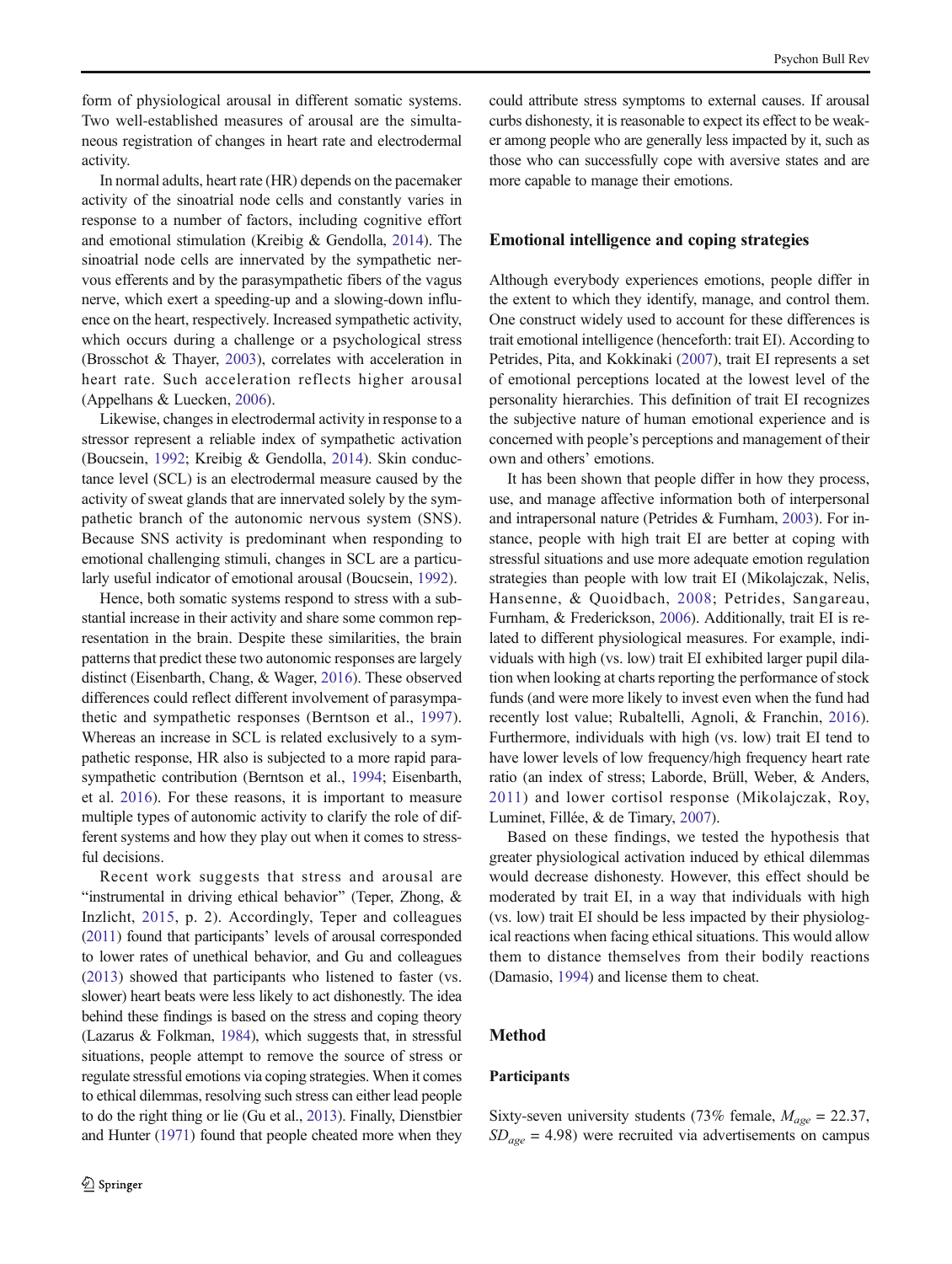and participated in an experimental session of  $\sim$ 20 minutes. The experiment was performed in individual sessions, and participants were left alone in the room during the task to reduce feelings of being monitored.

#### Stimuli, apparatus, and procedure

Upon arrival to the laboratory, participants read and signed a consent form indicating that they would be partaking in a decision-making task and that their physiological measures would be recorded during the session. HR and SCL were measured in a standardized fashion using a multimodality, physiological monitoring device that encodes biological signals in real-time (ProComp Infiniti, Thought Technology; Montreal, Canada). To obtain HR, we recorded photoplethysmography—a simple and noninvasive technique used to detect blood volume pulse (BVP). Photopletysmograph sensor was attached to the thumb fingertip of the participant's nondominant hand, and BVP signal was processed via a 12-bit analog-to-digital converter with a sampling rate of 256 times per second and stored sequentially for analysis. HR data recorded during each phase were computed and artifacts were controlled for (see Supplementary Analyses for additional details).

SCL was recorded using two Ag/Ag-Cl gel-less electrodes attached to the medial phalange of the second and fourth fingers of the participant's nondominant hand. Sampling for electrodermal activity (EDA) was set at 256 Hz. Skin conductance in micro-Siemens (μS) was collected at a sampling rate of 32 times per second. Separate mean HR and SCL scores were calculated for the 5-minute baseline period and the entire duration of the decision-making task.

Participants received an initial endowment of  $60 \in (-\$65)$ and learned that at the end of the task two participants would be selected at random and win an amount of money (up to 60  $\epsilon$ ) based on their decisions in the task. The task included 120 trials, preceded by a practice phase. In each trial, a black fixation cross appeared in the center of the screen for 2,000 ms, followed by two cards: one on the right side and the other on the left side of the screen. To limit the effect of time constraint (Shalvi, Eldar, & Bereby-Meyer, [2012\)](#page-6-0), the cards were presented for an unlimited amount of time. In the 60 experimental trials, one of the two cards was a number (1-10), whereas the other was a "J" (Joker). In the 60 remaining filler trials, both cards were numbers. Participants were instructed to press the "m" button on the keyboard every time one of the two cards was a "J" and the "b" button every time both cards were numbers. Participants further learned that they would lose  $1 \in$ whenever they pressed the "m" button and that they would lose no money whenever they pressed the "b" button. After clicking either "m" or "b," participants saw their current payoff amount (for a similar procedure see Motro, Ordóñez, Pittarello, & Welsh, [2016;](#page-6-0) Pittarello, Motro, Rubaltelli, &

Pluchino, [2016](#page-6-0)). This setting presented an ethical dilemma: participants could be honest, report correctly that a Joker appeared on the screen, but lose  $1 \in$ . Alternatively, they could cheat and fail to report a Joker when it was actually presented and lose no money (Fig. [1](#page-3-0)). For robustness purposes, the location of the Joker was counterbalanced within the trials. Including filler trials allowed us to rule out the possibility that cheating resulted from simple mistakes or inattention.

Because there were 60 experimental trials, an honest participant would end the task with 0€ (60€ - 1€  $\times$  60 Jokers). Conversely, participants wishing to maximize their earnings could lie and fail to report a Joker when this appeared on the screen. At the end of the task, participants completed the Trait Emotional Intelligence Questionnaire Short Form (Petrides, [2009](#page-6-0)). This 30-item scale asked participants to self-report the tendency to regulate, express, and perceive their emotions. Adequate internal consistencies and broad coverage of the sampling domain of the construct have been reported (Petrides et al., [2007\)](#page-6-0). Answers were provided on a 7-point scale that ranged from 1 (completely disagree) to 7 (completely agree). The measure showed a good reliability ( $\alpha = 0.88$ ). Upon completion of the study, participants were thanked and debriefed.

## Results

Cheating behavior We measured how many times participants failed to report the Joker card across the 60 experimental trials (4,020 observations). Results showed that participants cheated in 17.30% of the trials. To ensure that cheating reflected participants' motivation to serve their self-interest rather than simple mistakes or inattention, we analyzed how many times they incorrectly reported a "Joker" card (and subsequently lost money) in the filler trials, where no Joker was displayed (i.e., "self-hurting" mistakes). In line with previous work (Motro et al., [2016](#page-6-0); Pittarello, et al., [2016](#page-6-0)), participants were accurate in 99.3% of the filler trials, showing that errors in reporting a card are associated with the presence of a Joker; therefore, they represent actual cheating behavior.

HR, trait EI, and cheating behavior Two participants were excluded from the analyses due to technical difficulties in recording the HR during the task, and five participants did not complete the trait EI questionnaire. This left us with 60 participants (3,600 observations).

We conducted a repeated-measure logistic regression using R and the lme4 package (Bates et al., [2015\)](#page-5-0), predicting participants' likelihood to cheat as a function of baseline HR, gender (given our unbalanced sample), trial order (to account for the effect of time), reaction times (because previous work found that they are associated with different arousal levels, see Bradley, Greenwald, Petry, & Lang, [1992\)](#page-5-0), participants' HR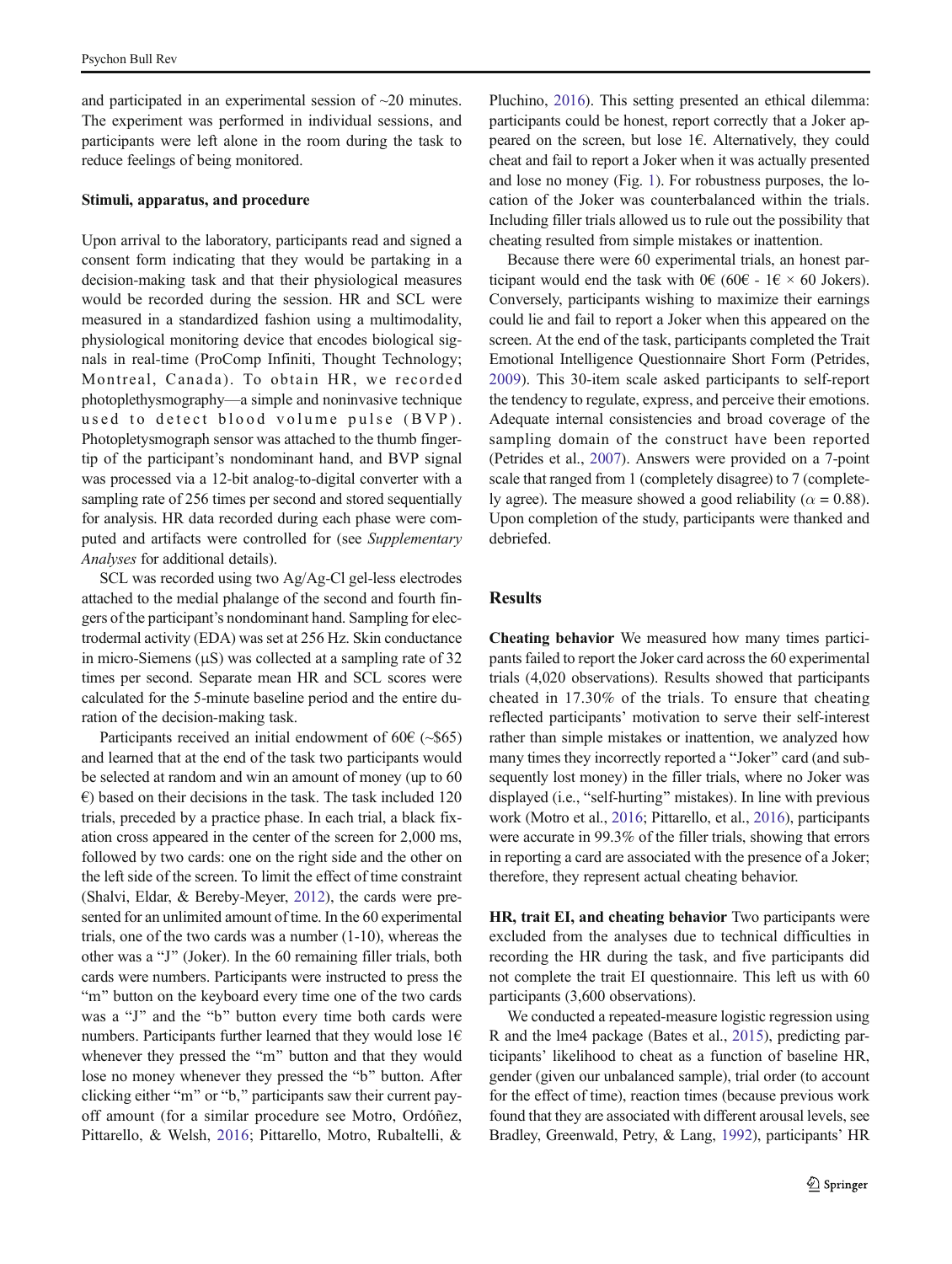<span id="page-3-0"></span>

Fig. 1 Schematic representation of the experimental procedure

during the task, trait EI (centered), and the interaction between HR during the task and trait EI. We further included the random effects of subjects, trial order, and their interaction. Results showed a significant effect of gender,  $\chi^2$  (1) = 68.44,  $b = -36.44$ ,  $SE = 4.40$ ,  $p < 0.0001$ , 95% confidence interval [CI] (−45.075, −27.808), showing that men were less likely to cheat than women. None of the other effects was significant,  $\chi^2$  (1) < 1, ps > 0.56.

SCL, trait EI, and cheating behavior Five participants who did not complete the trait EI questionnaire were removed from the analyses, leaving a sample of 62 participants (3,720 observations). We conducted a repeated-measure logistic regression predicting cheating behavior as a function of baseline SCL, gender, trial order, reaction times, SCL during the task, trait EI (centered), and the interaction between SCL during the task and trait EI. The random effects were subjects, trial order, and their interaction. The effect of gender was significant,  $\chi^2$  (1) = 17.39,  $b = -0.45$ ,  $SE = 0.11$ ,  $p < 0.0001$ , 95% CI (-0.663, −0.239), which showed that men cheated less than women. The effect of trial order was significant,  $\chi^2$  (1) = 6.99, b = 0.003,  $SE = 0.001$ ,  $p = 0.008$ , 95% CI [0.001, 0.006], and indicated that cheating increased over time. The effect of SCL during the task also was significant,  $\chi^2$  (1) = 9.86, b =  $-0.99$ , *SE* = 0.314, *p* = 0.002, 95% CI (−1.600, −0.370), and showed that greater SCL during the task corresponded to a lower likelihood to cheat. Finally, the interaction between SCL during the task and trait EI was significant,  $\chi^2$  (1) = 8.87,  $b = 0.85$ ,  $SE = 0.28$ ,  $p = 0.003$ , 95% CI (0.289, 1.401), and indicated that as SCL during the task increased, the likelihood to cheat increased for higher trait EI (Fig. [2\)](#page-4-0).

# Discussion

In ethical situations, the ability to manage emotions allows people to reduce the tension between the desire to do right and the motivation to serve their self-interest. Using the Joker task (Motro et al., [2016;](#page-6-0) Pittarello et al., [2016](#page-6-0)), we asked participants to report whether one of two cards presented on the screen was a Joker or not. Because reporting a Joker meant losing money, participants could cheat and fail to report it. We recorded HR and SCL—two measures of emotional arousal (Appelhans & Luecken, [2006;](#page-5-0) Boucsein, [1992](#page-5-0))—and found that higher SCL corresponded to a lower likelihood to cheat. Importantly, this association was moderated by emotional intelligence: as SCL increased, participants with high emotional intelligence were more likely to cheat than those with low emotional intelligence. The finding suggests that high emotional intelligence allows people to distance themselves from their bodily reactions (Damasio, [1994](#page-5-0); Slovic, Finucane, Peters, & MacGregor, [2007\)](#page-6-0) and licenses them to do wrong. When experiencing the increase in emotional arousal, caused by a task that places the individual under stress and hence activates a defensive response, participants with low emotional intelligence were less capable of managing their emotions and preferred to reduce their cheating behavior to cope with the situation and restore homeostasis.

However, we did not find the same pattern when looking at heart rate. One possible explanation is that arousal is more closely associated with increases in skin conductance level than cardiac acceleration (Barry & Sokolov, [1993](#page-5-0)), which is a more complex measure that depends on the SNS, but it also is regulated, in part, by the PNS (Cacioppo & Tassinary, [1990\)](#page-5-0).

While the involvement of both autonomic branches may cause a lower perception of emotional arousal, the activation of the single SNS, an index of SCL, induces a more intense perception of aroused bodily responses. This idea is related to the somatic marker hypothesis (Bechara, Damasio, Damasio, & Anderson, [1994\)](#page-5-0), which highlights the importance of signals from the body when decisions are taken to obtain a punishment or a reward. These somatic markers have been linked to the activity of the ventromedial prefrontal cortex (VMPFC; Wright, & Rakow, [2017](#page-6-0))—the most predictive brain pattern involved in SCL (Eisenbarth et al., [2016\)](#page-5-0). Accordingly,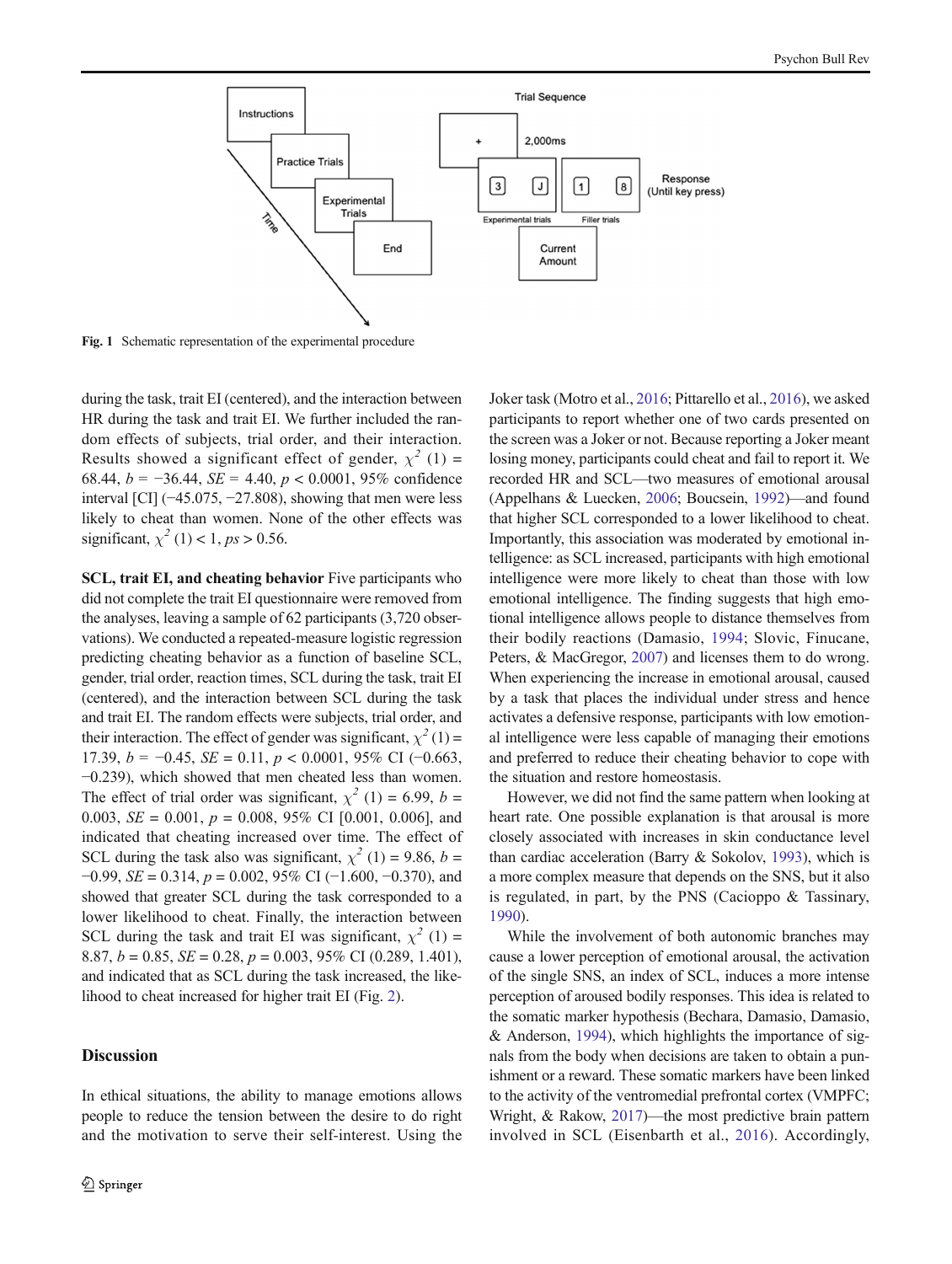<span id="page-4-0"></span>

Fig. 2 Interaction between trait EI and SCL. Trait EI was median split for ease of representation

people with high trait EI have been found to have more intense somatic activation that, as a result, induce them to regulate their emotions more effectively (Rubaltelli et al., [2016\)](#page-6-0).

As mentioned earlier, the literature shows a high amount of unshared variance across HR and SCL (e.g., 86%; see Croft et al., [2004](#page-5-0)), which can be explained by largely distinct brain patterns activated by these two autonomic responses (Eisenbarth et al., [2016](#page-5-0)). SCL is linked to VMPFC, whereas HR is mostly related to the dorsal anterior cingulate cortex, which does not seem to play a key role in linking somatic responses with EI.

We believe that our results provide novel contributions to the field of behavioral ethics and emotional intelligence. Our work fits the call for a better understanding of how emotions and emotional processes affect dishonesty (Treviño, den Nieuwenboer, & Kish-Gephart, [2014\)](#page-6-0). Additionally, we build on emotional intelligence literature to further our knowledge of what leads people to solve the tension that arises when the self-interest is pitted against honesty. We also extend the current literature on emotional intelligence. Conventional wisdom considers emotional intelligence as a positive trait, because it is generally associated with happiness, well-being, effective interpersonal relationships, and successful job performance (Cote & Miners, [2006;](#page-5-0) Furnham & Petrides, [2003\)](#page-5-0). On the other hand, the downsides of emotional intelligence, so far, received little attention (for an exception see Austin, Farrelly, Black, & Moore, [2007\)](#page-5-0). We cautiously suggest that emotional intelligence can backfire when people have the opportunity to profit from dishonesty, allowing people to rationalize on their misbehavior and frame it in a more acceptable way (Tenbrunsel & Messick, [2004\)](#page-6-0). While we believe that this is an interesting perspective with real-world implications, additional research is needed to strengthen this claim.

From a theoretical point of view, it would be worth manipulating emotion management strategies to test causality and to gain insights on whether individuals can learn to downplay their emotional reactions in ethical situations. One way to do so would be to instruct participants to distance themselves from their emotional reactions and ask them to think in a very analytical and objective manner before giving them the possibility to cheat.

Because we assessed the average levels of heart rate and skin conductance during a series of ethical decisions, we cannot infer causal relationship between arousal and dishonesty. In line with Hochman and colleagues ([2015](#page-5-0)), we suggest that arousal reflects the tension between doing right or wrong. It should be noted that previous work by Coricelli, Joffily, Montmarquette, & Villeval [\(2010\)](#page-5-0) maintained that higher arousal corresponds to greater cheating. However, Coricelli and colleagues' clever design assessed tax evasion behavior—a situation in which participants potentially could be punished, and whose identity as evaders could be made public. Future work is needed to clarify the association among emotions, arousal, and cheating. One way to do this would be to devise one-shot experiments in which arousal is measured before and after the decision to cheat, and emotional intelligence is assessed. This setting also would shed light on whether emotional intelligence acts as a pre- or postviolation strategy to cope with arousal.

In our task, participants could cheat to avoid losing money. In these situations, people are generally more likely to behave unethically compared with when the cheating would allow them to earn an equal-sized gain (Cameron & Miller, [2009;](#page-5-0) Kern & Chug, [2009](#page-5-0); Grolleau, Kocher, & Sutan, [2016;](#page-5-0) Schindler & Pfattheicher, [2017;](#page-6-0) Shalvi, [2012\)](#page-6-0). It would be interesting for future research to examine whether the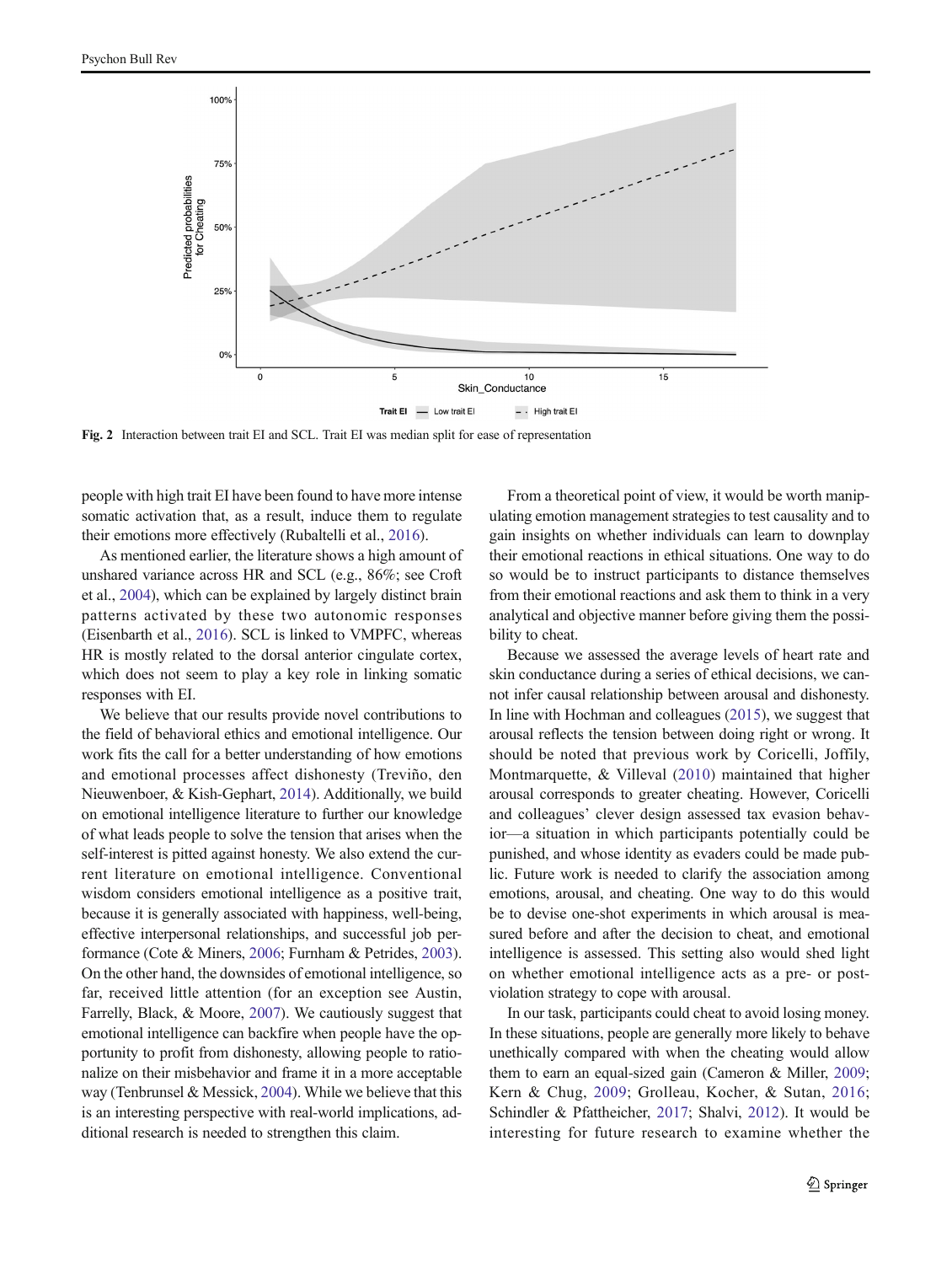<span id="page-5-0"></span>buffering effect of emotional intelligence on arousal is amplified when people can bend ethical rules to increase (vs. avoid losing) their monetary endowment. Relatedly, a promising line of work would be to manipulate the ambiguity of a moral situation and measure individual differences in morality traits. A reasonable prediction would be that emotion regulation strategies would license people to cheat only when the cheating is hard versus easy to justify and would have little effect among participants with higher moral disengagement or psychopathy traits, who generally tend to suffer emotional deficits.

# **Conclusions**

Unethical behavior poses great threats to individuals and societies at large. It is therefore crucial to understand what leads people to act dishonestly. We suggest that emotional intelligence can license people to do wrong by reducing the tension that arises from acting upon their moral beliefs and serving their self-interest. Our results have important applied implications. For instance, managers should be aware of potential side effects of emotional intelligence when assigning ethical tasks to their employees. By doing so, they would be able to curb malpractices and promote a more ethical climate.

Open Access This article is distributed under the terms of the Creative Commons Attribution 4.0 International License (http:// creativecommons.org/licenses/by/4.0/), which permits unrestricted use, distribution, and reproduction in any medium, provided you give appropriate credit to the original author(s) and the source, provide a link to the Creative Commons license, and indicate if changes were made.

## References

- Allport, G. W. (1955). Becoming: Basic considerations for a psychology of personality. New Haven: Yale University Press.
- Appelhans, B. M., & Luecken, L. J. (2006). Heart rate variability as an index of regulated emotional responding. Review of General Psychology, 10, 229–240.
- Austin, E. J., Farrelly, D., Black, C., & Moore, H. (2007). Emotional intelligence, Machiavellianism and emotional manipulation: Does EI have a dark side? Personality and Individual Differences, 43, 179–189.
- Ayal, S., & Gino, F. (2011). Honest rationales for dishonest behavior. In M. Mikulincer & P. R. Shaver (Eds.), The Social Psychology of Morality: Exploring the Causes of Good and Evil. Washington, DC: American Psychological Association.
- Ayal, S., Gino, F., Barkan, R., & Ariely, D. (2015). Three principles to REVISE people's unethical behavior. Perspectives on Psychological Science, 10, 738–741.
- Barkan, R., Ayal, S., Gino, F., & Ariely, D. (2012). The pot calling the kettle black: Distancing response to ethical dissonance. Journal of Experimental Psychology: General, 141, 757–773.
- $\hat{Z}$  Springer
- Barry, R. J., & Sokolov, E. N. (1993). Habituation of phasic and tonic components of the orienting reflex. International Journal of Psychophysiology, 15, 39–42.
- Bates, D., Maechler, M., Bolker, B., Walker, S., Bojesen Christensen, R. H., Singmann, H., … Green, P. (2015). lme4. Retrieved from [https://](http://dx.doi.org/https://github.com/lme4/lme4) [github.com/lme4/lme4](http://dx.doi.org/https://github.com/lme4/lme4)
- Bechara, A., Damasio, A. R., Damasio, H., & Anderson, S. W. (1994). Insensitivity to future consequences following damage to human prefrontal cortex. Cognition, 50, 7–15.
- Berntson, G. G., Bigger, J. T., Eckberg, D. L., Grossman, P. G., Kaufmann, M., Malik, H. N., …, & van der Molen, M. W. (1997) Heart rate variability: Origins, methods, and interpretive caveats. Psychophysiology, 34, 623–648.
- Berntson, G. G., Cacioppo, J. T., Binkley, P. F., Uchino, B. N., Quigley, K. S., & Fieldstone, A. (1994). Autonomic cardiac control. III. Psychological stress and cardiac response in autonomic space as revealed by pharmacological blockades. Psychophysiology, 31, 599–608.

Boucsein, W. (1992). Hectrodermal activity. New York: Plenum.

- Bradley, M. M., Greenwald, M. K., Petry, M. C., & Lang, P. J. (1992). Remembering pictures: Pleasure and arousal in memory. Journal of Experimental Psychology: Learning, Memory, and Cognition, 18, 379–390.
- Brosschot, J. F., & Thayer, J. F. (2003). Heart rate response is longer after negative emotions than after positive emotions. International Journal of Psychophysiology, 50, 181–187.
- Cacioppo, J. T., & Tassinary, L. G. (1990). Inferring psychological significance from physiological signals. American Psychologist, 45, 16–28.
- Cameron, J. S., & Miller, D. T. (2009). Ethical standards in gain versus loss frames (pp. 91–106). Charlotte: Psychological Perspectives on Ethical Behavior and Decision Making. Information Age Publishing.
- Coricelli, G., Joffily, M., Montmarquette, C., & Villeval, M. C. (2010). Cheating, emotions, and rationality: An experiment on tax evasion. Experimental Economics, 13, 226–247.
- Cote, S., & Miners, C. T. (2006). Emotional intelligence, cognitive intelligence, and job performance. Administrative Science Quarterly, 51, 1–28.
- Croft, R. J., Gonsalvez, C. J., Gander, J., Lechem, L., & Barry, R. J. (2004). Differential relations between heart rate and skin conductance, and public speaking anxiety. Journal of Behavior Therapy and Experimental Psychiatry, 35, 259–271.
- Damasio, A. R. (1994). Descartes' error: Emotion, reason, and the human brain. New York: Grosset/Putnam.
- Dienstbier, R. A., & Hunter, P. O. (1971). Cheating as a function of the labeling of natural arousal. Journal of Personality and Social Psychology, 17, 208–213.
- Eisenbarth, H., Chang, L. J., & Wager, T. D. (2016). Multivariate Brain Prediction of Heart Rate and Skin Conductance Response to Social Threat. Journal of Neuroscience, 36, 11987–11998.
- Furnham, A., & Petrides, K. V. (2003). Trait emotional intelligence and happiness. Social Behavior and Personality: An International Journal, 31, 815–823.
- Grolleau, G., Kocher, M. G., & Sutan, A. (2016). Cheating and loss aversion: Do people cheat more to avoid a loss? Management Science, 62, 3428–3438.
- Gu, J., Zhong, C. B., & Page-Gould, E. (2013). Listen to your heart: When false somatic feedback shapes moral behavior. Journal of Experimental Psychology: General, 142, 307–312.
- Hochman, G., Glöckner, A., Fiedler, S., & Ayal, S. (2015). "I can see it in your eyes": Biased Processing and Increased Arousal in Dishonest Responses. Journal of Behavioral Decision Making, 29, 322–335.
- Kern, M. C., & Chug, D. (2009). Bounded ethicality: The perils of loss framing. Psychological Science, 20, 378–384.